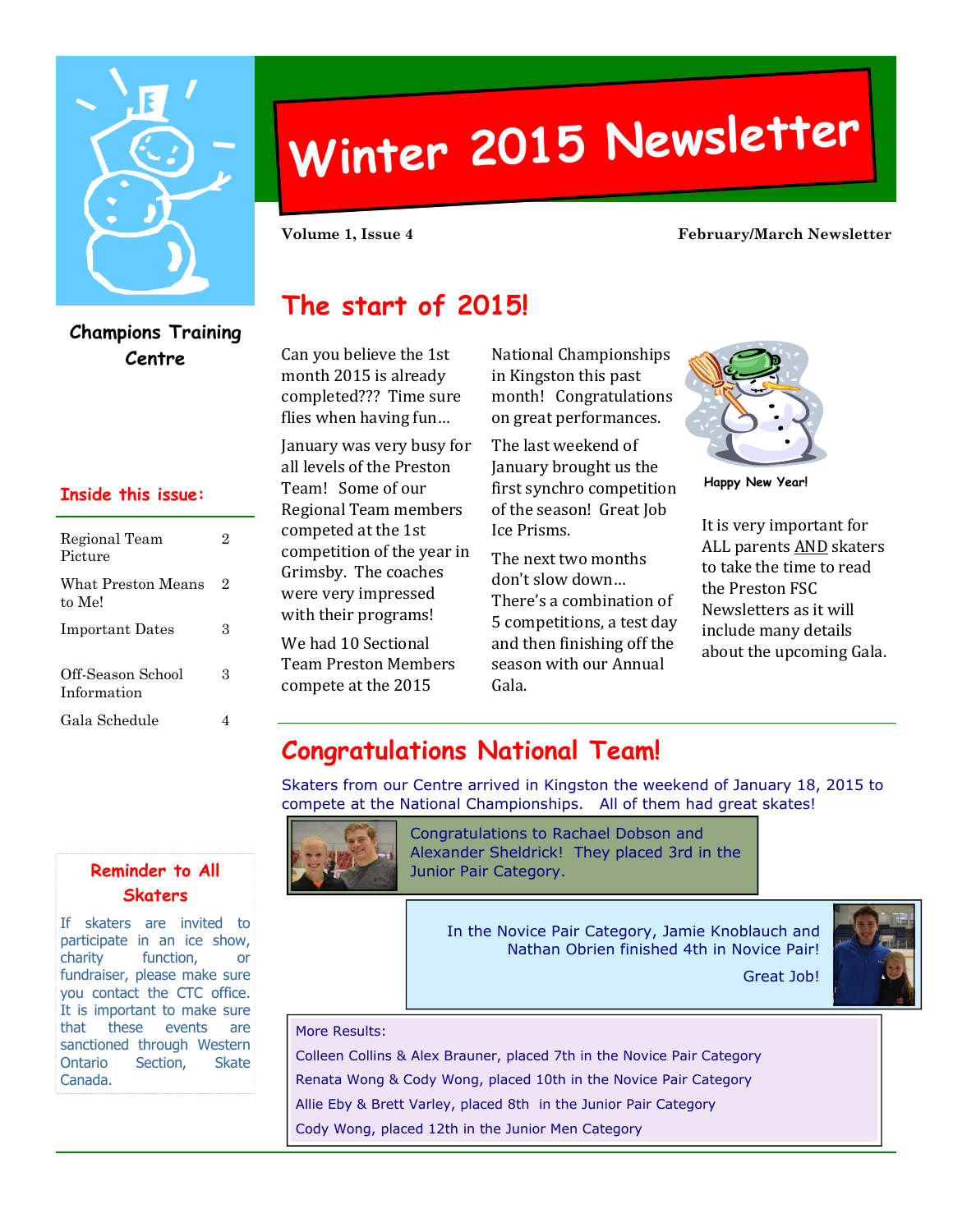Page 2 Winter 2015 Newsletter

# **Regional Team**

*On December 16th, 2014 the Regional Team held their Simulations at the Preston Auditorium as well as the Team Dinner!*

*Listed below are some reports from the Regional Team.*

> Special Thank you to Mr Gyorffy for making the Skaters CD's!



## **What Does Preston Mean To Me:**

#### From: Alisdair Kidd

I am currently 15 years of age. I have only been skating at Preston for a little over two years and representing the club in competitions for one season. When I first arrived here I must admit I was a little intimidated but as soon as I finished my first session I knew that Preston was a positive environment to

be in. I have always been made to feel welcome at the club by everyone here. Preston may mean long car rides in the morning but those journeys are worth it to come to such a great club. Preston is a team that is always there for you. If

**"Preston is a team that is always there for you"**

you stumble and fall there's always

someone there to help you back up. I am always proud to be able to say that I represent the Preston Figure Skating Club!



## **What Does Preston Mean To Me:**

#### *From: Kelly Tikel*



*Being a part of the Preston Figure Skating Club means many things to me.*

*As you may know, I have an older sister that was part of the Preston Club for a lot of years. Which*

*means that I've been hanging around*

#### *these rinks since I was born.*

*I never thought of myself as a figure skater because I had always danced. Not that long ago, I decided to give skating a try as I felt I could dance anywhere at anytime which wasn't the case for skating. Not to mention I had everything sitting there waiting for me, skates, tights, bags and a lot of dresses!*

*I had always been in the "learn to skate" program but when I finally decided to go*

#### *full out, I tried my hardest and was no longer the "one foot pumper"!!!*

*I have always felt comfortable coming to the rink because everyone is always happy and the coaches are always nice. And even though figure skating is an individual sport, Preston has made me feel like I belong on a team.*

*Being a part of the Preston Figure Skating Club is like having a second family!*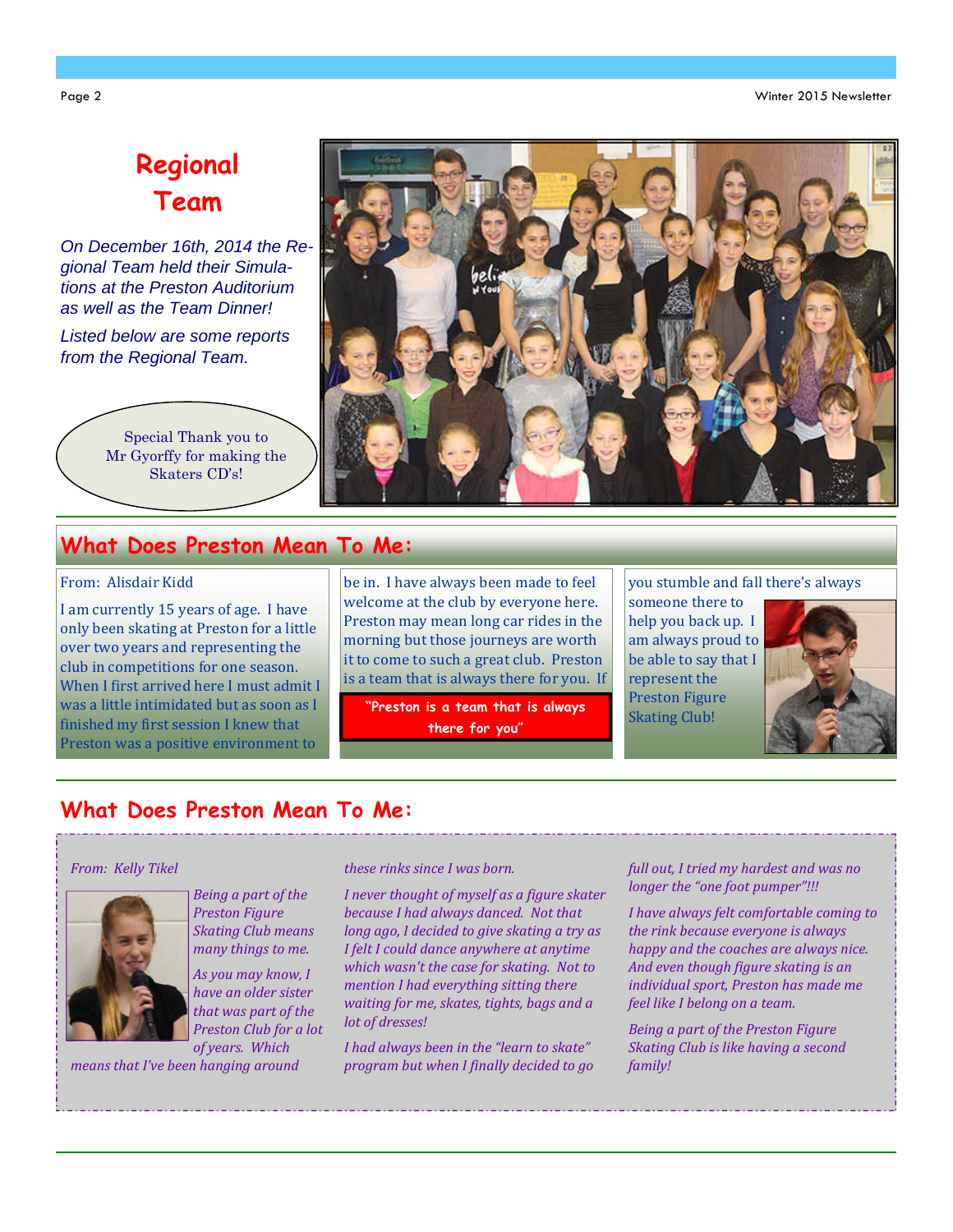# **Important Dates!**

| February 6 - 8, 2015:   | Dennis Silverthorne Competition In Woodstock |                                                            |
|-------------------------|----------------------------------------------|------------------------------------------------------------|
| February 16th, 2015:    | No Skating at any Arena (Family Day)         |                                                            |
| February 20th, 2015:    | WO StarSkate Practice in Fort Erie           | Don't                                                      |
| February 21 - 22, 2015: | Synchro Competition In Chatham               |                                                            |
| February 27 - March 1:  | WO StarSkate Championships In Fort Erie      |                                                            |
| March 1, 2015:          | Gala-Permission Form (2nd half skaters only) |                                                            |
| March 5, 2015:          | Spring School Application Forms Due          |                                                            |
| March 7 - 8, 2015:      | <b>Futures Competition</b>                   |                                                            |
| March 11th, 2015:       | Last Day of Regular Sessions                 |                                                            |
| March 11th, 2015:       | Tentative Test Day (during the day)          |                                                            |
| March 12th, 2015:       | Gala Practices Begin                         |                                                            |
| March 13 - 15, 2015:    | Skate Ontario Championships (Brampton)       | Write These Important Dates<br>On Your Monthly Calendar!!! |
| March 16 & 18, 2015:    | No Ticket Ice at Hespeler Arena              |                                                            |
| March 2015:             | Gala Practices (see calendar)                |                                                            |
| March 27, 2015:         | Gala: Gala Dress Rehearsal                   |                                                            |
| March 28, 2015:         | Gala: Show Day: 2pm and 7pm Show Times       |                                                            |

## **Preston Family News!**

It's great to see Flora LeBlanc back!!! After an injury in the summer, Flora returned back to France (her home) to heal. Welcome Back!

It's also great to see Isabella Steinman

back on the ice. She has had a difficult year due to injury and lastly the car accident in December - glad to see you back on the ice!

Brianne Tudisco also received the okay to

return to the ice after an injury! Good luck at your competition!

We also wish all the best to Mrs Tiggelman. We hope to see her around the arena soon!

# **Off-Season School Information & Recommendations**

*The Off-Season School Brochures will be mailed out the 1st week of February. To receive the discounted rates, please submit the form along with 50% of the payment to the CTC office by March 5th, 2015. To ensure you are signing up for the correct days, please make an appointment to meet with your Base Coach prior to the registration due date.*

**COMPETITIVE SKATERS:** SESSIONS ARE CONSIDERED PACKAGES AS THEY DO GENERAL SESSIONS, STROKING, CONDITIONING AND FLEXIBILITY CLASSES AS PART OF THEIR TRAINING DAY.

| NOVICE, JUNIOR AND SENIOR SINGLES AND PAIRS | 5 AFTERNOON PACKAGES AND TWO MORNING PACKAGES |
|---------------------------------------------|-----------------------------------------------|
| <b>PRE-NOVICE SINGLES SKATERS</b>           | 5 AFTERNOON PACKAGES MINIMUM                  |
| <b>PRE-IUVENILE &amp; IUVENILE SKATERS</b>  | 4 AFTERNOON PACKAGES MINIMUM                  |
| <b>REGIONAL SKATERS:</b>                    |                                               |
| <b>JUNIOR BRONZE AND HIGHER STARSKATE</b>   | $4 - 5$ DAYS PER WEEK                         |
| PRELIMINARY                                 | $3 - 5$ DAYS PER WEEK                         |
| <b>PRE-PRELIMINARY</b>                      | $2 - 4$ DAYS PER WEEK                         |

*These recommendations and requirements are based on what the coaching staff at CTC and Preston believe to be required to achieve consistent progress for the levels indicated. It also represents how skaters are training in other skating organizations throughout Canada.*